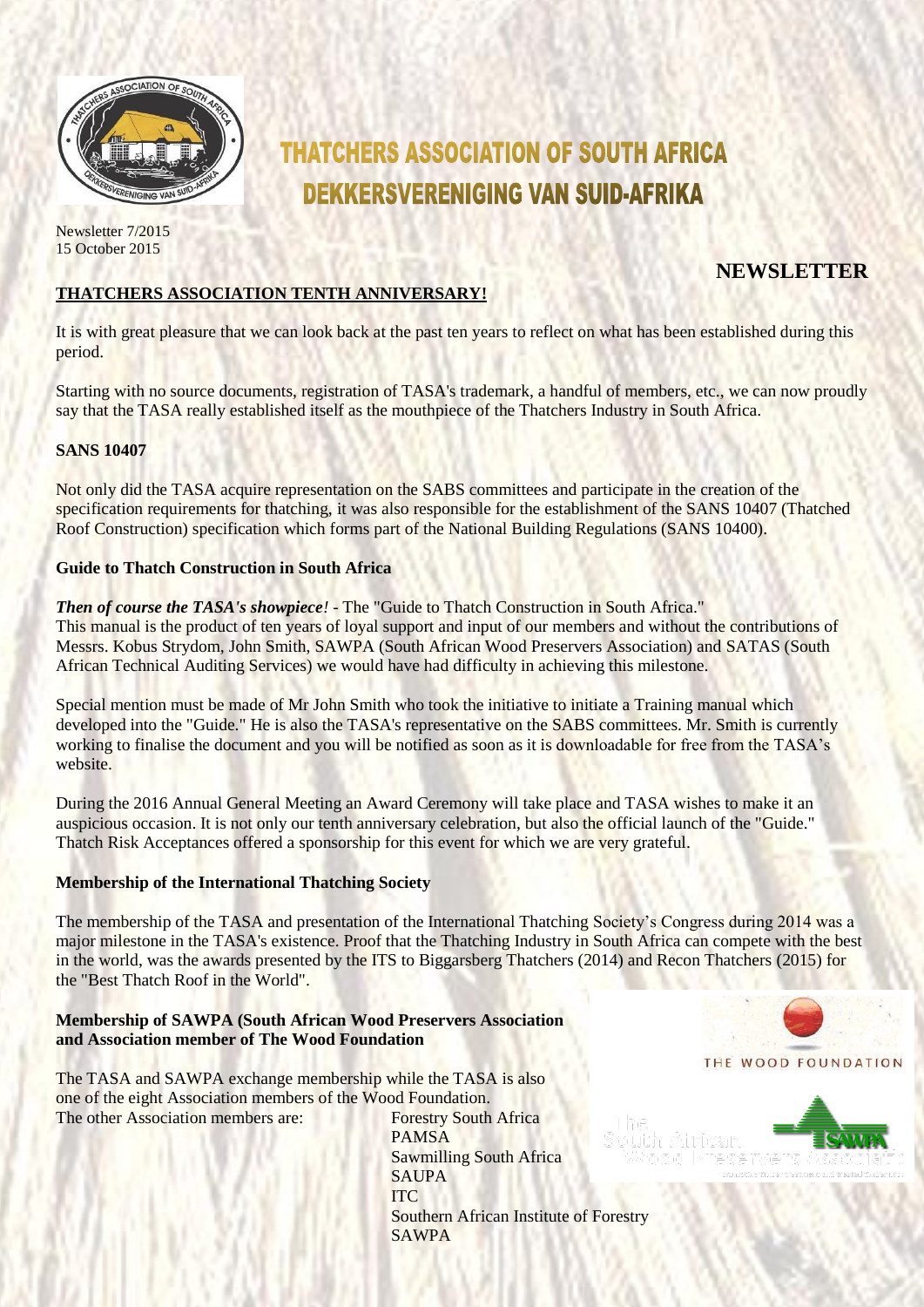It is recommended that our members visit these Associations' websites where valuable information is found with respect to the larger Industry.

The TASA's logo forms part of a month advertisement in the SA Forestry's Desktop Calendar together with those of the SSA, FSA, SAWPA, SAUPA, ITC and PAMSA. This confirms that the TASA is recognized and forms part of the greater industry together with the other major role players.

#### **WoodEX for Africa**

WoodEX for Africa is foremost a trade event in Africa focusing exclusively on the Timber Industry.

Although the TASA does not man a stall during the WoodEX for Africa show, TASA's logo and information are published in the documentation of this show.

#### **Cape Construction Expo**



**STL. 153.** 

**CONSTRUCTION EXPO** 31 October - 2 November 2013, CTICC, Cape Tow

The same applies to the Cape Construction Expo. The TASA is an Association Member. When one click on the TASA's logo which appears under the heading "Association Partners" , TASA's information and link to our website open.

#### **TASA membership**

Over the years an essential screening process occurred in respect of TASA membership. Today we can rightly say that the members currently on the TASA's membership list is a team with which the TASA has built a solid foundation over the past ten years and can continue to do so.

It may be said that almost without exception no complaints have been received from our current members. Problems were sorted out before the customers found it necessary to report it to the TASA, or the complaint was immediately resolved to the customer's satisfaction after the Administrative Officer contacted the member.

#### **Screening**

The TASA is now such a strong established Association where strict selection regarding new membership can be applied to protect our current members and clients. Hence, the TASA wants to express its special thanks to our members who were continuously members since the reviving of the TASA. During the 2016 Annual General Meeting's Awards ceremony, special recognition will be made by means of a "Ten Year" certificate and vehicle sticker.

#### **Unauthorized use of TASA's registered trademark**

The membership list published on the TASA website is always kept up to date. Please report those contractors immediately that unlawfully abuse TASA's registered trademark to the office of TASA. These contractors mislead the public and usually only after losses were suffered, the TASA is notified of the abuse.

Evidence of abuse such as pictures of vehicles with the TASA's logo, advertising, quotations, etc. contribute much to the fact that the abuse can very soon be terminated.

#### **The road ahead**

The foundation is now laid and through the SANS 10407 and "Guide to Thatch Construction in South Africa", we can now put shoulder to the wheel to build the Thatching Industry to be one of the most relevant and successful industries in South Africa.